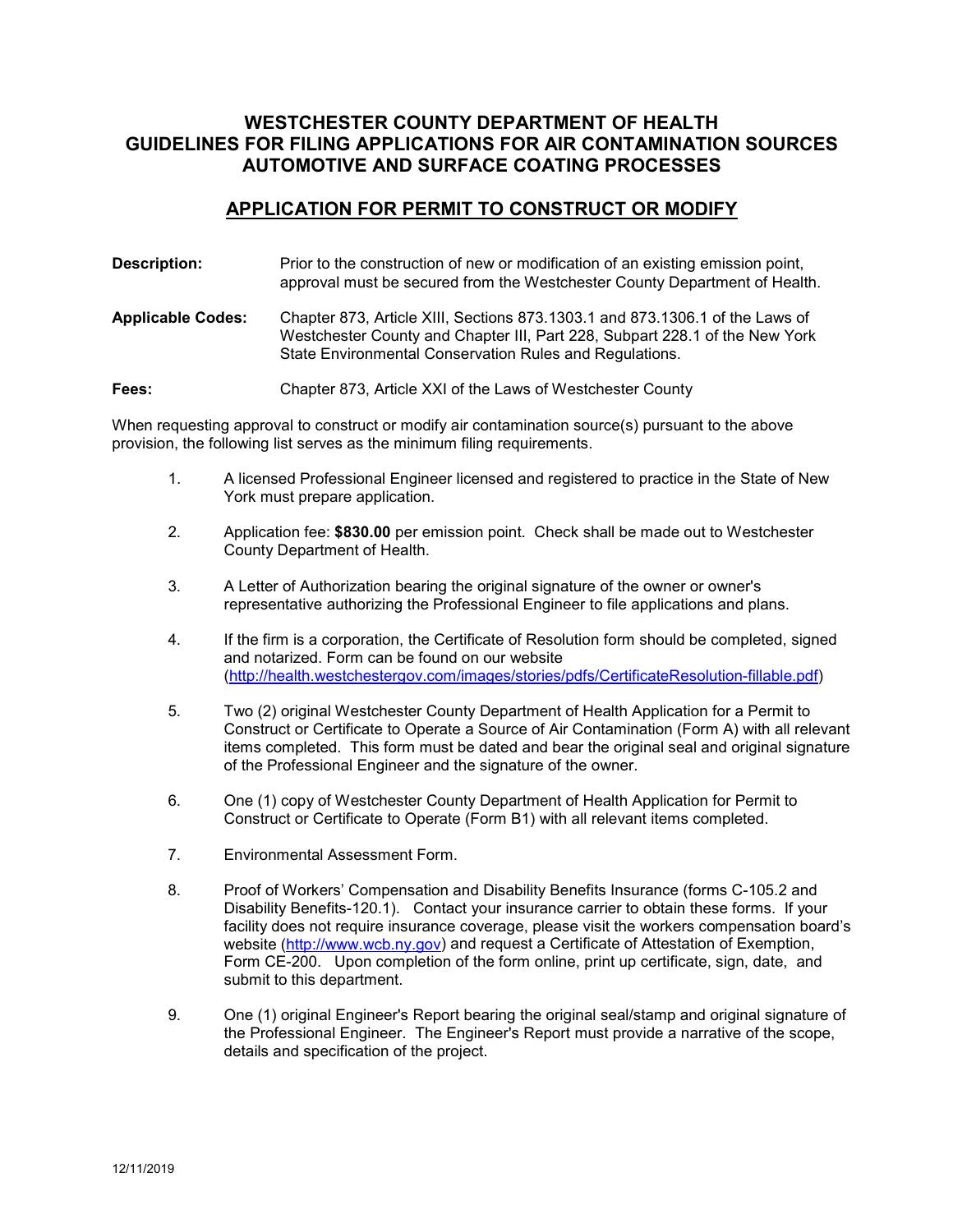## **WESTCHESTER COUNTY DEPARTMENT OF HEALTH GUIDELINES FOR FILING APPLICATIONS FOR AIR CONTAMINATION SOURCES AUTOMOTIVE AND SURFACE COATING PROCESSES** (Continued)

- 10. Provide calculations on how contaminant emission rates are derived. Contaminant emission rate calculations may be estimated based upon worst-case situation, material balance, etc. All assumptions, emission factors, etc. must be stated and supported. All contaminant emissions that could be generated from this process should be included. An abbreviated listing of significant (health-or quantity-based) contaminants will only be accepted with appropriate support documentation. Calculations must be signed and stamped/sealed by the Professional Engineer.
	- 11. Support documents such as Material Safety Data Handling Sheets (MSDS), manufacturer's specifications, test results, emission factors, references, etc. shall be provided.
	- 12. It must be demonstrated that coatings as applied, comply with the requirements of Part 228 of NYCRR.
	- 13. Provide equipment specification if applicable and details of control and monitoring devices.
	- 14. Plans:

Minimum of two (2) sets are required, additional copies of plans may be submitted at owner's discretion. Plans should include:

- i. Site plan showing property line, local streets, building dimensions, stacks location (proposed and existing), nearest receptor with distance form stack, north arrow and prevailing wind direction.
- ii. Plan and elevation views that provide detail on the process and equipment relating to this source of air contamination, for example spray booth/area, filter arrangement, duct, fan, stack or exhaust outlet, etc. An elevation view of the process must indicate stack height and height of stack above roof.
- iii. Provide details of equipment, for example make, model of all equipment, fan HP, fan flow, fan and stack diameter, stack exit flow rate, filter type and dimensions, booth type and dimensions, differential pressure gauge, process heater/burner capacity and fuel type, etc.
- iv. Plans must be prepared in accordance with New York State Education Law and must bear alteration warning statement.
- v. For spray and bake systems equipped with a burner/process heater that has a separate stack, an application for a separate process emission point is required.
- vi. For paint mixing/storage rooms equipped with active ventilation system, an application for a separate process emission point is required.

All forms can be found on our website <https://health.westchestergov.com/air-quality-forms>

Note: In addition, a permit and/or registration from the New York State Department of Environmental Conservation may also be required. Contact NYSDEC at (914) 803-8174 (Maria Antoniou) or (914) 803- 8139 (Densford Escarpetta).